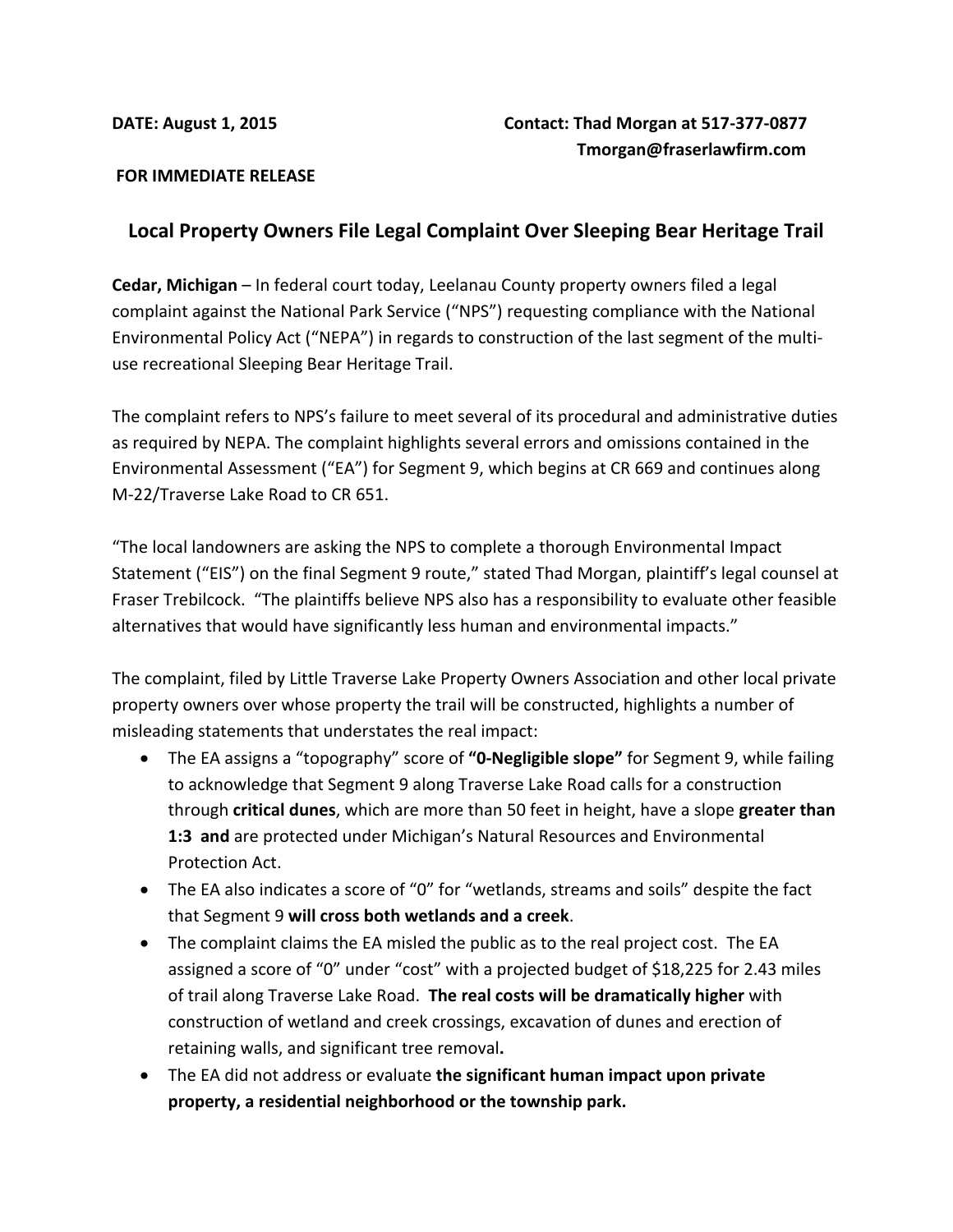- The FONSI states: "no trail way development would occur on private lands." Yet, Segment 9 of the Heritage Trail calls for NPS construction of a **minimum 10-foot wide path directly on, over or adjacent to private property, crossing residential front yards and as close as 5 feet from a garage.**
- **NPS' General Management Plan**, detailing the proposed development of the Trail, states that "high use zoning does not imply the acquisition of private lands for the hike/bike trail" yet Segment 9 is proposed to **cross private property** instead of using Park owned property.

NEPA requires an agency to "study, develop and describe appropriate alternatives to recommended courses of action in any proposal which involves unresolved conflicts" and "rigorously explore and objectively evaluate all reasonable alternatives."

- **NPS has not analyzed a proposed alternative which routes the Trail north of M-22 on CR 669 and ends at Good Harbor Bay in an area with facilities and beache**s.
- The Trail could also continue east and west adjacent to Michigan Road along the lakeshore in an area already designated as a recreational zone in the Master Plan of the National Lakeshore,
- This provides a superior user experience with scenic views of Lake Michigan.

The plaintiffs claim that the alternative route:

- **Meets the goals of the Trail**
- **Uses existing land owned by NPS**
- **Avoids sensitive ecological areas**
- **Significantly reduces the number of trees to be removed**
- **Eliminates excavating critical dunes**
- **Avoids private homes and residential neighborhoods.**

The trail would provide more than 25 miles of multi-use recreational opportunities stretching from Empire to beautiful Good Harbor Bay.

The EA does not discuss why such an alternative was not considered, considering that **seventy percent (70%)** of **ALL** written comments received during the NPS public comment period on the Heritage Trail Environmental Assessment were comments opposed to the Segment 9 routing of the trail on or along Traverse Lake Road.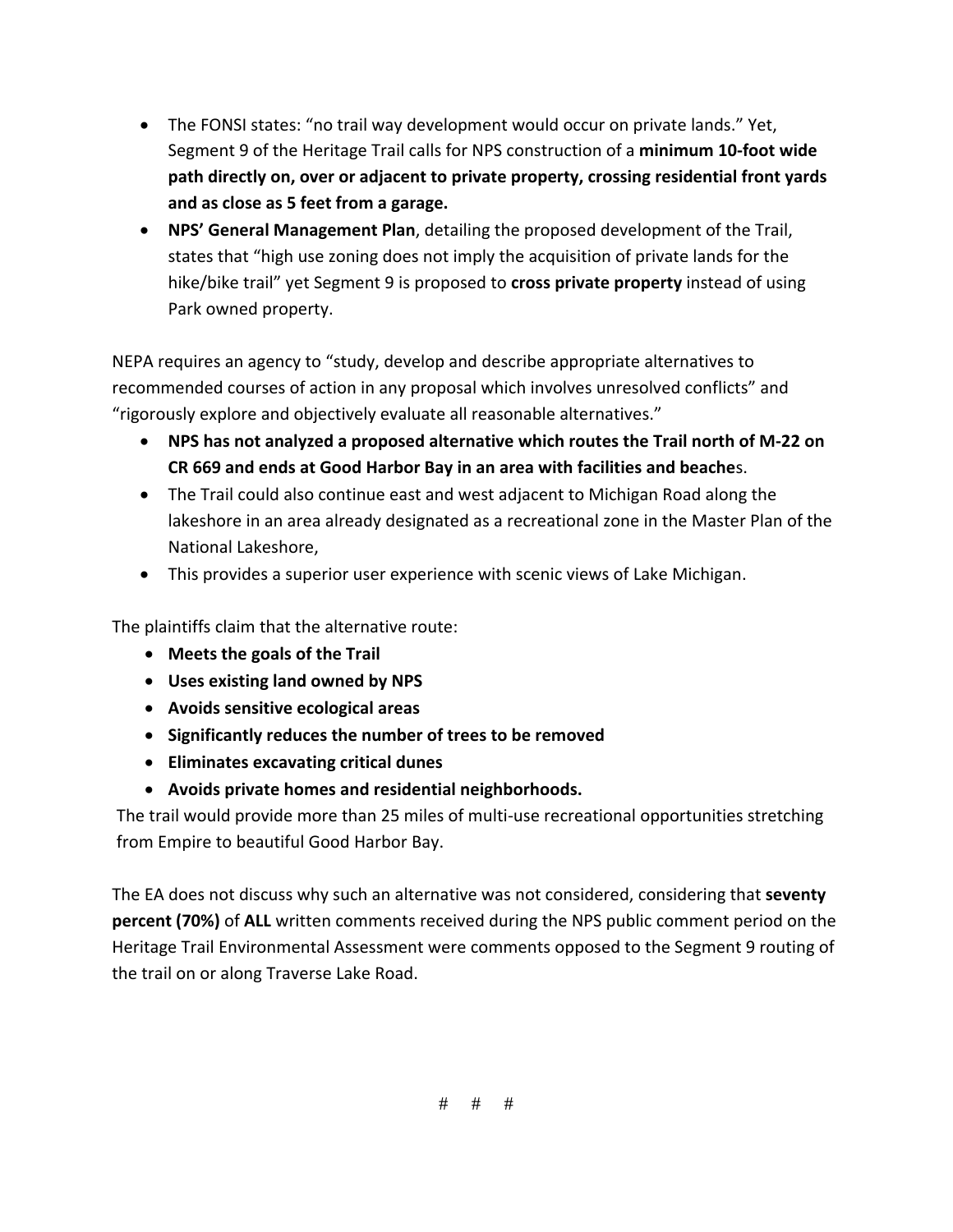### **BACKGROUND INFORMATION BACKGROUND INFORMATION**

### **Local property owners file legal complaint over Sleeping Bear Heritage Trail**

Leelanau County property owners filed a legal complaint in federal court against the National Park Service ("NPS") requesting compliance with the National Environmental Policy Act ("NEPA") in regards the last segment of the Sleeping Bear Heritage Trail, Segment 9.

The complaint puts forth NPS's failure to follow administrative and procedural requirements of NEPA. The plaintiffs are asking NPS to complete an accurate and thorough Environmental Impact Statement on the final Segment 9 route, which was never done. The complaint also requests NPS, in accordance with NEPA, to also evaluate other feasible alternatives that would have significantly less human and environmental impacts.

The plaintiffs include Little Traverse Lake Property Owners Association and other local private property owners over whose property the trail is proposed to be constructed. Segment 9 is proposed to begin at the corner of M-22 and CR 669 and then continue along M-22/Traverse Lake Road to CR 651.

The complaint puts forth several errors and omissions in the Environmental Assessment which plaintiffs claim misleads the public in understanding the real impact. The EA assigns a "topography" score of "0-Negligible slope" while failing to acknowledge that Segment 9 along Traverse Lake Road calls for a construction of a minimum 14-foot wide corridor by excavating critical dunes which are more than 50 feet in height, have a slope greater than 1:3, and are protected under Michigan's Natural Resources and Environmental Protection Act. The EA also indicates a score of "0" for "wetlands, streams and soils" despite the fact that Segment 9 will cross wetlands and a creek.

The complaint claims the EA misleads the public as to the real project cost. The EA assigned a score of "0" under "cost" with a projected budget of \$18,225 for 2.43 miles of trail along Traverse Lake Road. The real costs will be drastically higher with the Trail proposed to be a 10 foot offroad asphalt path that will require extensive critical dune excavation with retaining walls, boardwalks over wetland areas, building a bridge over a creek and significant tree removal.

The Finding Of No Significant Impact ("FONSI") states that "[a] number of other options were considered by the Trailway Committee during the planning process, but were eliminated due to excessive grading issues, impacts to private property, steep topography, [and] potential impacts on proposed wilderness or safety." All of these reasons for abandoning other Trail route options exist in the Segment 9 route, yet NPS ignored these factors. If the factors in the EA were scored correctly, Segment 9 would have the greatest environmental impact of any segment along the entire Trail.

Pursuant to the NEPA regulations, NPS has adopted NEPA implementing procedures by way of "Director's Order No. 12" (DO-12) which has "the force of law." However, NPS has failed to comply with many of the requirements described in DO-12 to comply with NEPA implementation, including preparation of an EIS.

DO-12 directs that an EA should address the effect a project has upon the human environment so that potential significant impacts can be addressed by way of an EIS. NEPA's regulations define the "Human Environment" as the "natural and physical environment, and the relationship of people with that environment." The Environmental Assessment did not address or evaluate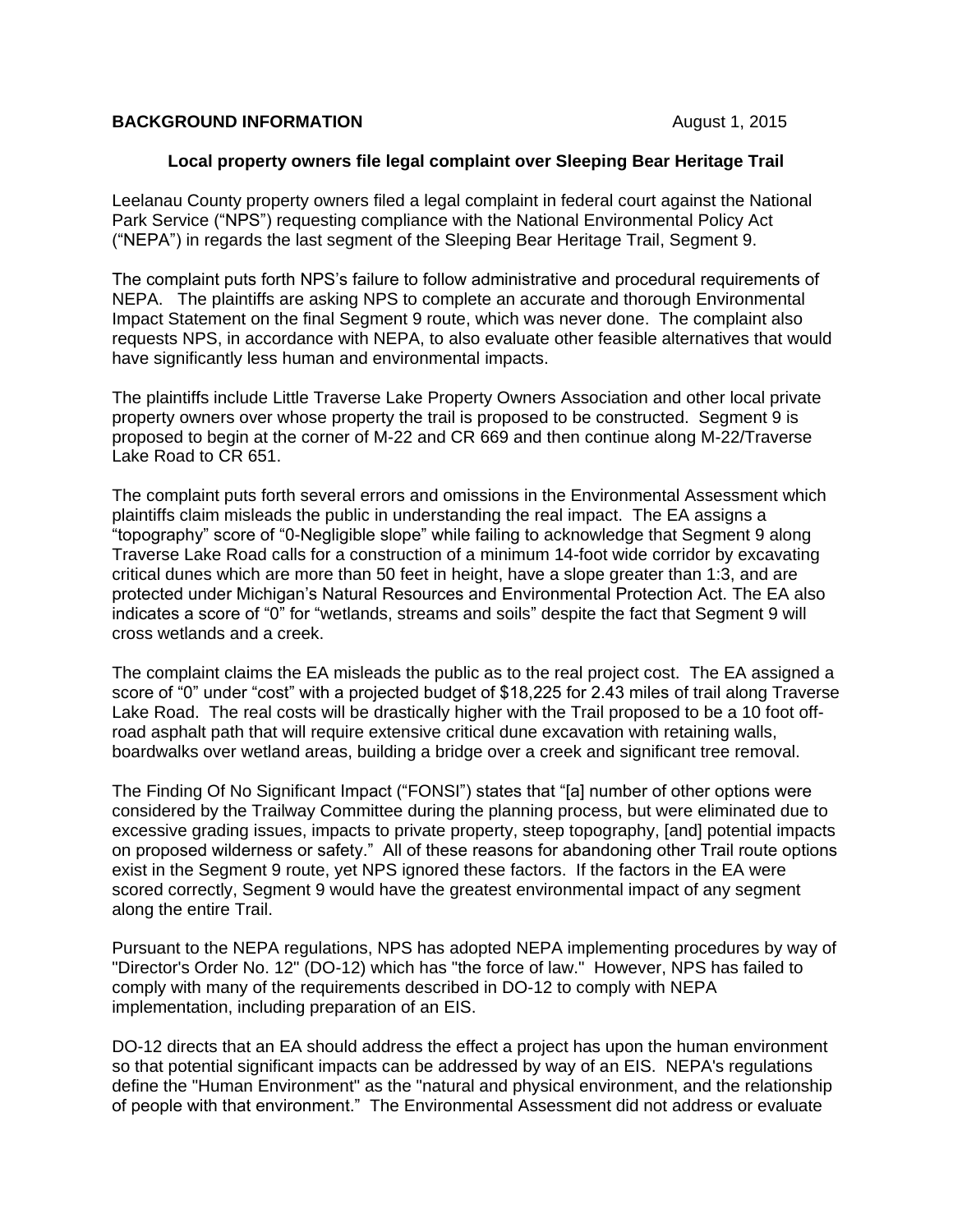the significant human impact upon private property, a residential neighborhood or the township park.

The FONSI falsely states that "no trailway development would occur on private lands." However, Segment 9 of the Heritage Trail actually calls for NPS construction of a minimum 10 foot wide path directly on, over or adjacent to private property, crossing residential front yards and as close as 5 feet from a garage.

Congress established the Lakeshore in 1970 by way of legislation stating that "in developing the lakeshore the Secretary shall provide public uses areas in such places and manner as he determines will not diminish the value or enjoyment for the owner or occupant of any improved property located thereon." Even the NPS's General Management Plan, detailing the proposed development of the Trail, states that "high use zoning does not imply the acquisition of private lands for the hike/bike trail." Instead of only utilizing property owned by NPS, Segment 9 of the trail is proposed to be constructed across private property, in violation of the Lakeshore's policy.

According to the FONSI, long term adverse impacts will occur to topography, wetlands and water quality, vegetation and wildlife, Michigan state-listed species, soils, socioeconomics, and operations and maintenance." Despite this statement, the NPS determined that there will be no significant impact because the Project would be built "almost exclusively in previously disturbed areas." This statement is directly at odds with NPS' statement in the FONSI that Alternative B "would be constructed in areas of very little previous disturbance", including the critical deer habitat south of Bufka farm and north of Traverse Lake Road which will be dissected by Segment 9.

NEPA requires an agency to "study, develop and describe appropriate alternatives to recommended courses of action in any proposal which involves unresolved conflicts" and "rigorously explore and objectively evaluate all reasonable alternatives." NPS has not analyzed the alternative of routing the Trail north of M-22 on CR 669 and ending at Good Harbor Bay in an area with facilities and beaches. The Trail could also continue east and west adjacent to Michigan Road along the lake shore in an area already designated as a recreational zone in the Master Plan of the National Lakeshore, providing a superior user experience with scenic views of Lake Michigan.

The plaintiffs claim the alternative CR 669 route meets the goals of the Trail, uses existing land owned by NPS, avoids sensitive ecological areas, significantly reduces the number of trees to be removed, eliminates excavating critical dunes and avoids private homes and residential neighborhoods. The trail would still provide more than 25 miles of multi-use recreational opportunities stretching from Empire to beautiful Good Harbor Bay.

The EA does not discuss why such an alternative was not considered, particularly when seventy percent (70%) of ALL written comments received during the NPS public comment period on the Heritage Trail Environmental Assessment were comments opposed to the Segment 9 routing of the trail on or along Traverse Lake Road.

For more information, contact Thad Morgan at 517-377-0877 Tmorgan@fraserlawfirm.com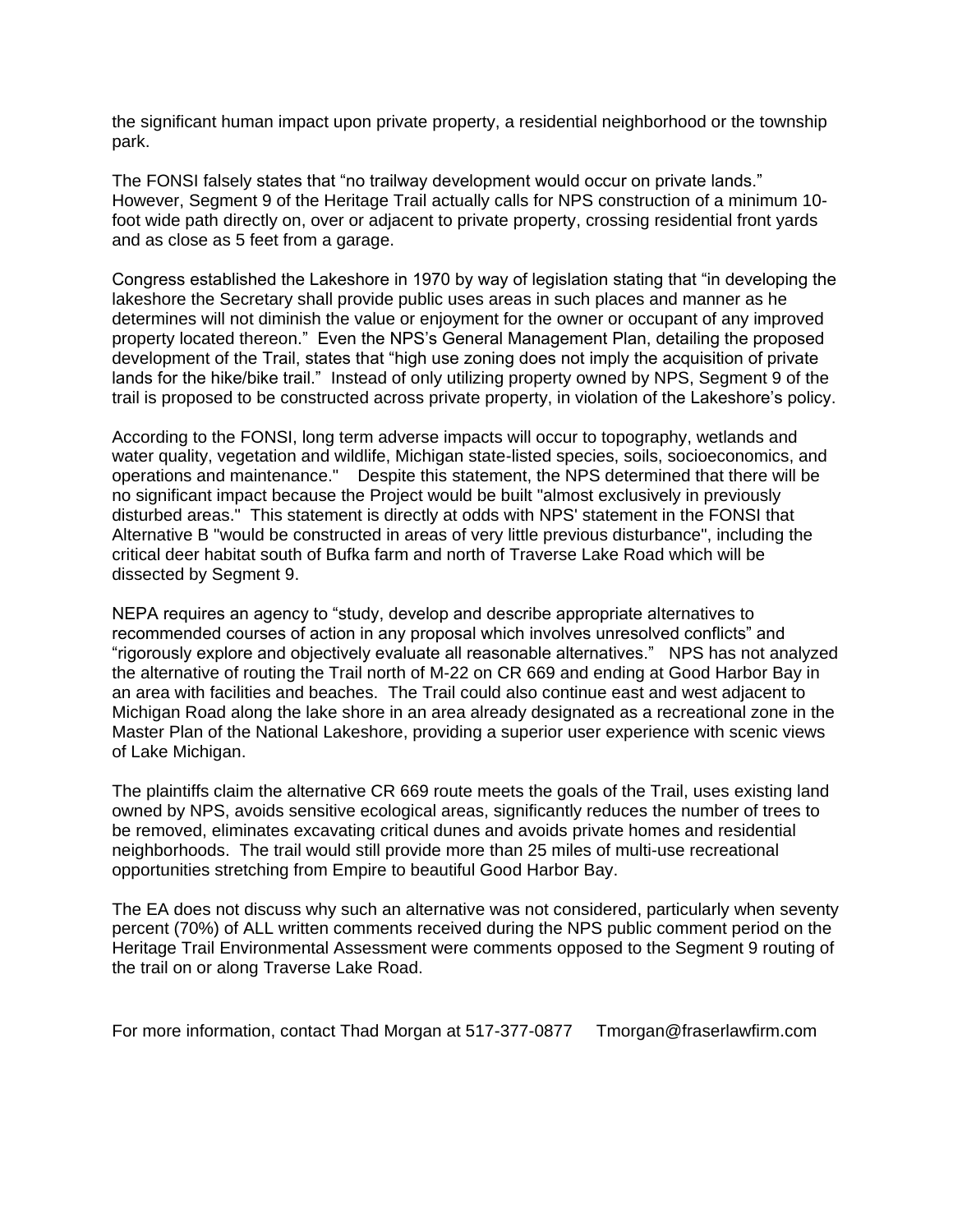## **LTLPOA HISTORICAL BACKGROUND ON THE HERITAGE TRAIL August 1, 2015**

Little Traverse Lake Property Owners Association ("LTLPOA") has spent considerable effort in communicating concerns with the proposed routing of the Multi-Use Recreational Trail ("MURT" or "Heritage Trail") around Little Traverse Lake (Visit [www.AlongTheShore.info\)](http://www.alongtheshore.info/). These historical efforts have included:

- Seventy Percent (70%) of ALL written comments received during the NPS public comment period on the Heritage Trail opposed the routing of the trail on or along Traverse Lake Road (Segment 9).
- Over 200 private petitions (representing 75% of TLR landowners) were submitted to NPS raising concerns of the NPS routing on or along Traverse Lake Road due to private property crossings, traffic impacts to residents, safety concerns, impact to township park, impact on designated 60' critical dunes, wetlands, creek crossing, tree clearing, Bufka wildlife habitat, and on natural beauty of scenic Traverse Lake Road, as well as significantly increased costs associated with this route.
- The engineering firm Mansfield & Associates, Inc. completed an independent assessment of the proposed route and found numerous errors and flaws in the NPS Environmental Assessment ("EA") and its Finding of No Significant Impact ("FONSI"). This detailed report was submitted to NPS, which did not respond.
- LTLPOA has advocated for the use of CR 669 to access Good Harbor Bay and for the trail to continue along the shore to CR 651 using historical roadways (and proposed an amendment to the wilderness legislation to utilize the historical roadways), if it is deemed absolutely essential to extend the trail to CR 651 versus ending the trail at CR 669. The alternative route going north on CR 669 and along the shore was supported 128-8 by a 2012 vote among LTLPOA members.
- The Cleveland Township Board unanimously approved two resolutions: 1) supporting the alternative route down CR 669 and along the shore; and 2) expressing concerns about the impact of the NPS proposal to route the trail on or along Traverse Lake Road.
- Lime Lake Association voted at its 2012 annual member meeting to support routing the Heritage Trail down CR 669 and along the shore of Lake Michigan and to help raise the concerns of the NPS Traverse Lake Road route.
- State Senator Booher and State Representative Franz have personally toured the Traverse Lake route and have communicated their concerns over the impact of the proposed TLR trail and supported the routing of the trail down 669 and along the shore instead.
- LTLPOA has identified and communicated significant impacts and concerns related to various proposed options of routing the multi-use trail on or along Traverse Lake Road.

LTLPOA has and continues to advocate for the routing and construction of the trail north along CR 669 to access the beach at Good Harbor Bay and the associated facilities (parking, toilets, picnic tables) – which would also minimize the trail impact upon the environment, neighborhood residents, private property and township park. Trail users would be able to travel 23+ miles from Empire to Good Harbor Bay. We believe that the Heritage Trail goals established by the community, NPS and Scenic Heritage Route Committee would be fulfilled. LTLPOA believes that a win-win solution can be achieved by routing the Heritage Trail along CR 669 to provide trail users access to the beach and facilities at Good Harbor Bay. If additional trail is desired, a beautiful lakeshore experience would result by routing in the recreational zone alongside Michigan Drive.

LTLPOA also believes that the environmental assessment for Segment 9 should be done correctly and completely, meeting all the requirements of the National Environmental Policy Act ("NEPA"). As documented by Mansfield & Associates, Inc. and LTLPOA's legal counsel Fraser Trebilcock, there are numerous errors, omissions and flaws in the environmental assessment and Finding of No Significant Impact completed by NPS. After years of extensively communicating concerns (and LTLPOA membership discussing at several annual meetings), the LTLPOA Board voted to file a legal complaint against the National Park Service (NPS) in connection with the proposed Segment 9 of the Multi-Use Recreational Trail. A draft copy was sent to NPS fall of 2013 and 2014 seeking their comment prior to filing, which did not respond.